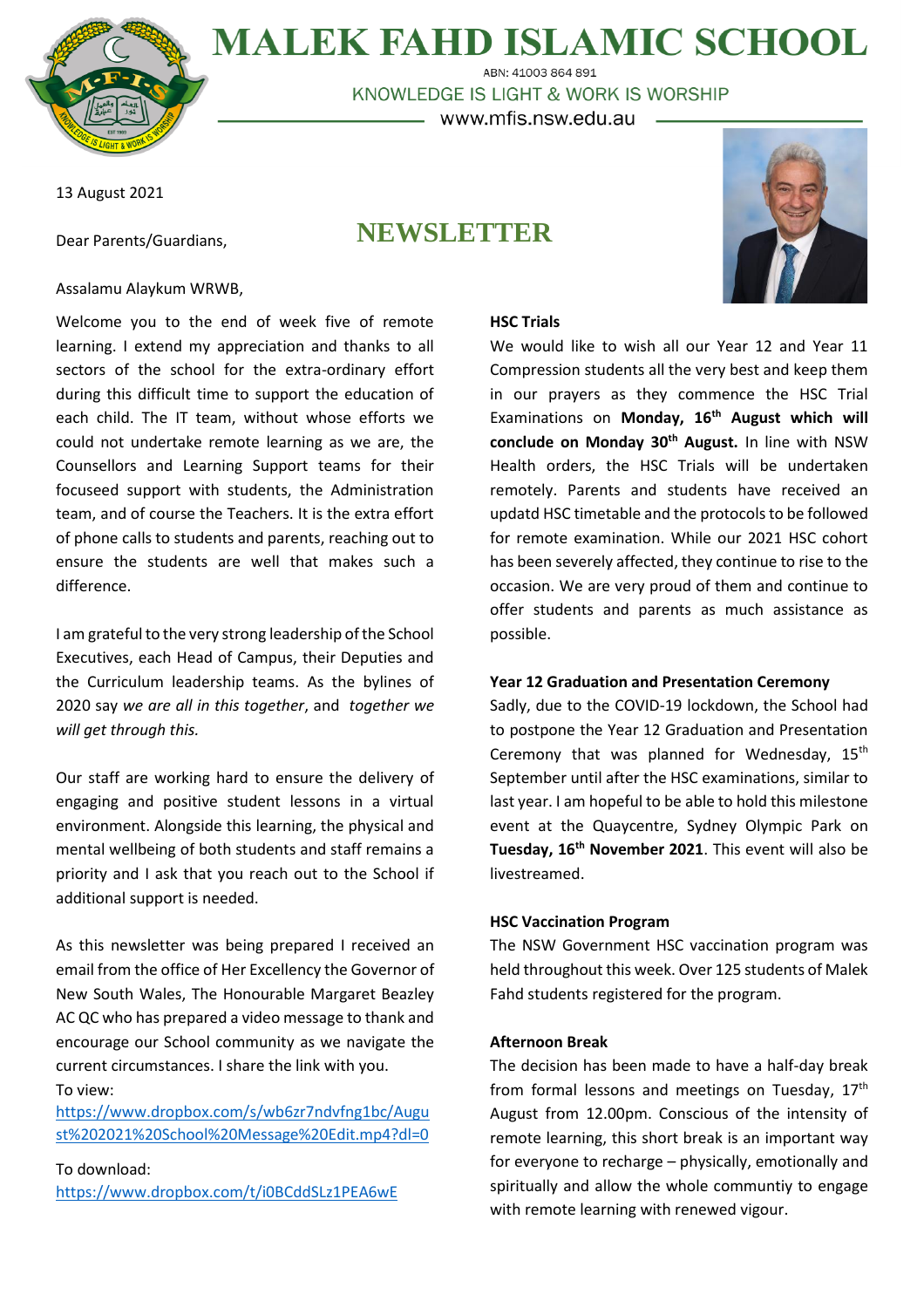If students need to physically attend School on Tuesday 17<sup>th</sup> August, parents are requested to pick up their child at 12.00pm. Should parents not be able to collect their child at this time, the remaining students will be supervised in calming non-school based activities. Please note there will not be any scheduled lessons after 12.00pm on that day.

Should remote learning continue, the next half day break from lessons will be Wednesday 1<sup>st</sup> September.

## **Subject Selection Information Sessions**

The Year 11 2022 Subject Selection Information Session was held on 5<sup>th</sup> August via Microsoft Teams. Mr Hamper and Mrs Bragg hosted the evening and provided quality information to assist student to make informed decision of what's right for them. The Year 9 2022 Subject Selection Information Session was held last night at 7.00pm. The depth of presentations by Ms Bragg for each year level is now on the School website. I was delighted with the attendance to each session. It is clear that the evening time and the presentation via MS Teams is the way forward for the future.

#### **Weekly Assemblies**

From this week remote weekly assemblies are being held across all campuses. I was delgihted to join each assembly to greet the children and staff. These weekly events offer an important opportunity for students to connect with their Head of Campuses to say 'hello' and to provide important notices and messages.

#### **Storytime with the Librarians**

Primary students across all three campuses have the opportunity to join via Teams daily for storytime with the School Librarians. This is an optional program and students can log in through Teams and enjoy a story to end their school day.

#### **Kindergarten Interviews**

Kindergarten Interviews have been placed on hold. Parents will be advised in two weeks time on the way forward.

#### **Daily Islamic Reflection**

There are daily inspirational messages and Islamic reflections at 1.15pm provided by our Director of Faith, Dr Zachariah Matthews and our School Chaplain, Sheikh Fawaz. An invitation to join Teams has been sent to students. The Friday sermons will also continue be presented online at 1.15pm. I encourage all students to join each day for this time of prayer and inspirational messages.

#### **Wellbeing, Counsellors and Welfare**

I remind parents that the Wellbeing team of Counsellors, Welfare Coordinators, Heads of Wellbeing and Year Advisors, Coordinators as well as your child's class teacher are available to support your child in all aspects of their educational and emotional needs. Students will receive phone calls from their classroom or homeroom teachers to check in. If you have any questions or concerns, please do not hesitate to contact our Counsellors on the emails below: Greenacre Secondary: [counsellingGS@mfis.nsw.edu.au](mailto:counsellingGS@mfis.nsw.edu.au) Greenacre Primary: [counsellingGP@mfis.nsw.edu.au](mailto:counsellingGP@mfis.nsw.edu.au) Hoxton Park: [counsellingHP@mfis.nsw.edu.au](mailto:counsellingHP@mfis.nsw.edu.au) Beaumont Hills[: counsellingBH@mfis.nsw.edu.au](mailto:counsellingBH@mfis.nsw.edu.au)

Going through a hardship or learning that someone else is experiencing a difficult time, may be distressful and upsetting. Attached is a *factsheet* produced by our Counselling team on responding to distress. A huge thank you to our great team for this very useful factsheet.

## **School Remains Open**

I remind parents that the School remains open. However, the advice of NSW Health is to wherever possible please continue to have your child complete their learning at home through our remote learning programs. Should your child need to attend school for on-campus learning, skeleton staff are rostered on for supervision. Administration Offices of each campus are attended to between 8.00am and 4.00pm. As per the NSW Health orders, parents must not attend the campus. The only exception is the drop off and pick up of students at Greenacre Primary campus. We will continue the usual drop off and pick up of students. Parents who come onto any of the campus sites must wear a mask. For any enquiries, please contact the School via phone or email. We ask for your patience as call volumes are considerable during this time.

#### **Attendance**

Student attendance is taken daily by our staff. Should your child be unwell and unable to participate in remote learning please inform the School office.

**Wearing of Masks:** Due to the nature of the Delta variant the NSW Department of Health requires that every student in Years 7 to 12 who attends school in this lockdown period (and school staff) must wear a